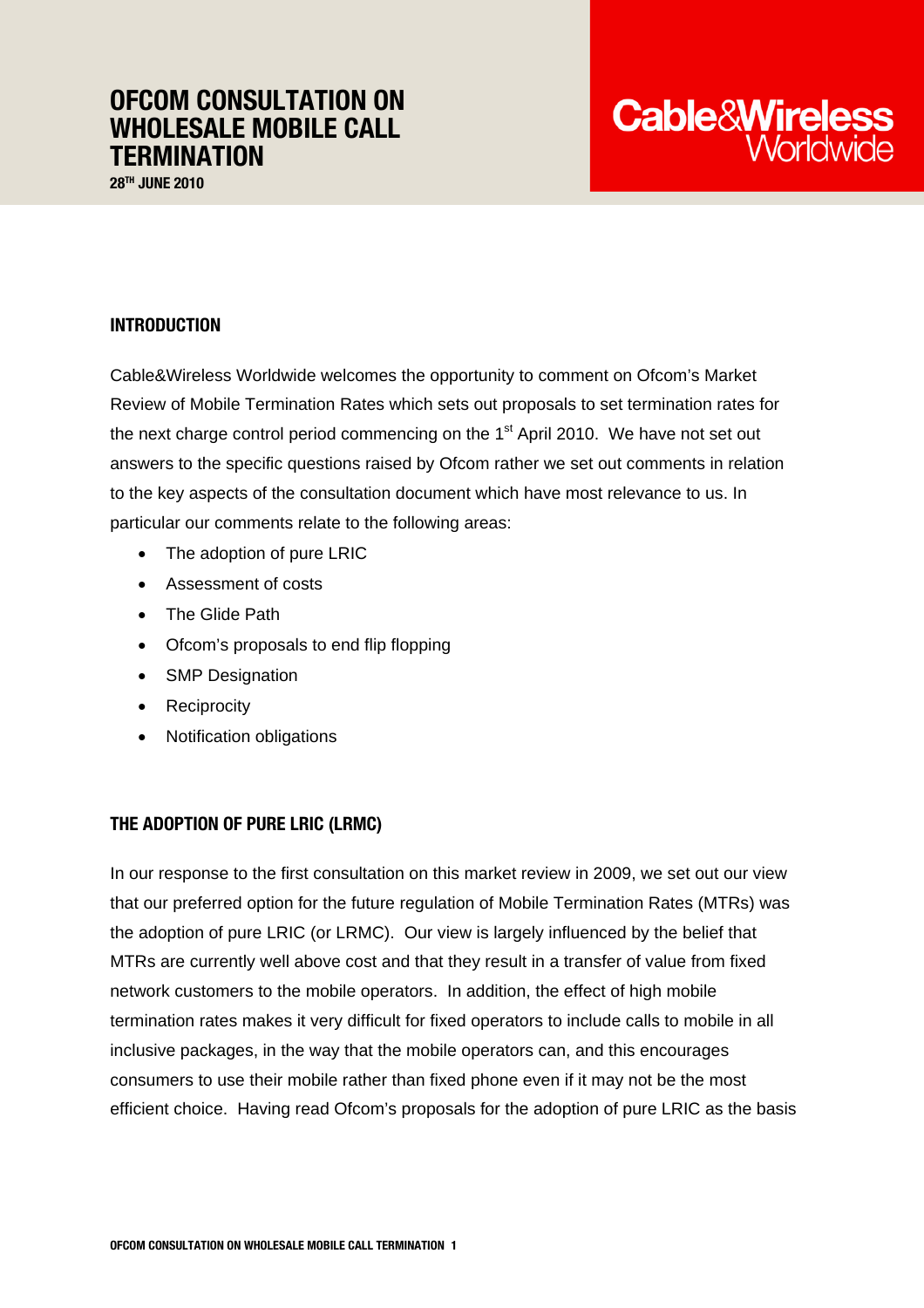

of the next charge control we remain of the same opinion and support Ofcom's proposals to reduce MTRs to 0.5ppm over a four year glidepath.

Cable&Wireless Worldwide supports Ofcom's proposal to base MTRs on pure LRIC for a number of reasons including:

- Reducing the difference between fixed termination rates and mobile termination rates will help drive efficient competition between fixed and mobile networks and should result in retail prices that help consumers make cost efficient choices when making calls to mobile handsets;
- It will result in a greater proportion of all mobile costs being recovered through charges that are constrained by competition rather than through charges that have to be constrained through regulation;
- The removal of common costs from the regulated charges reduces some of the room for argument over the implementation of charge controls which has been a problem each time a new charge control has been put in place. Although the move to pure LRIC itself is likely to be fiercely contested, once it is in place there should be less to argue about and less financial value associated with a challenge to an assessment of costs;
- The pure LRIC approach aligns Ofcom with the EU Recommendation for mobile termination rates;
- The lower rates that result from the pure LRIC approach remove some of the incentives for arbitrage business models that involve mobile number ranges being used for services that aren't truly mobile.

#### COSTS

Cable&Wireless Worldwide does not intend to comment on whether Ofcom has made the correct assessment of the MNOs' costs. However it is clear that in setting the charge control on the basis of the costs of an operator with a market share of 25% the efficiencies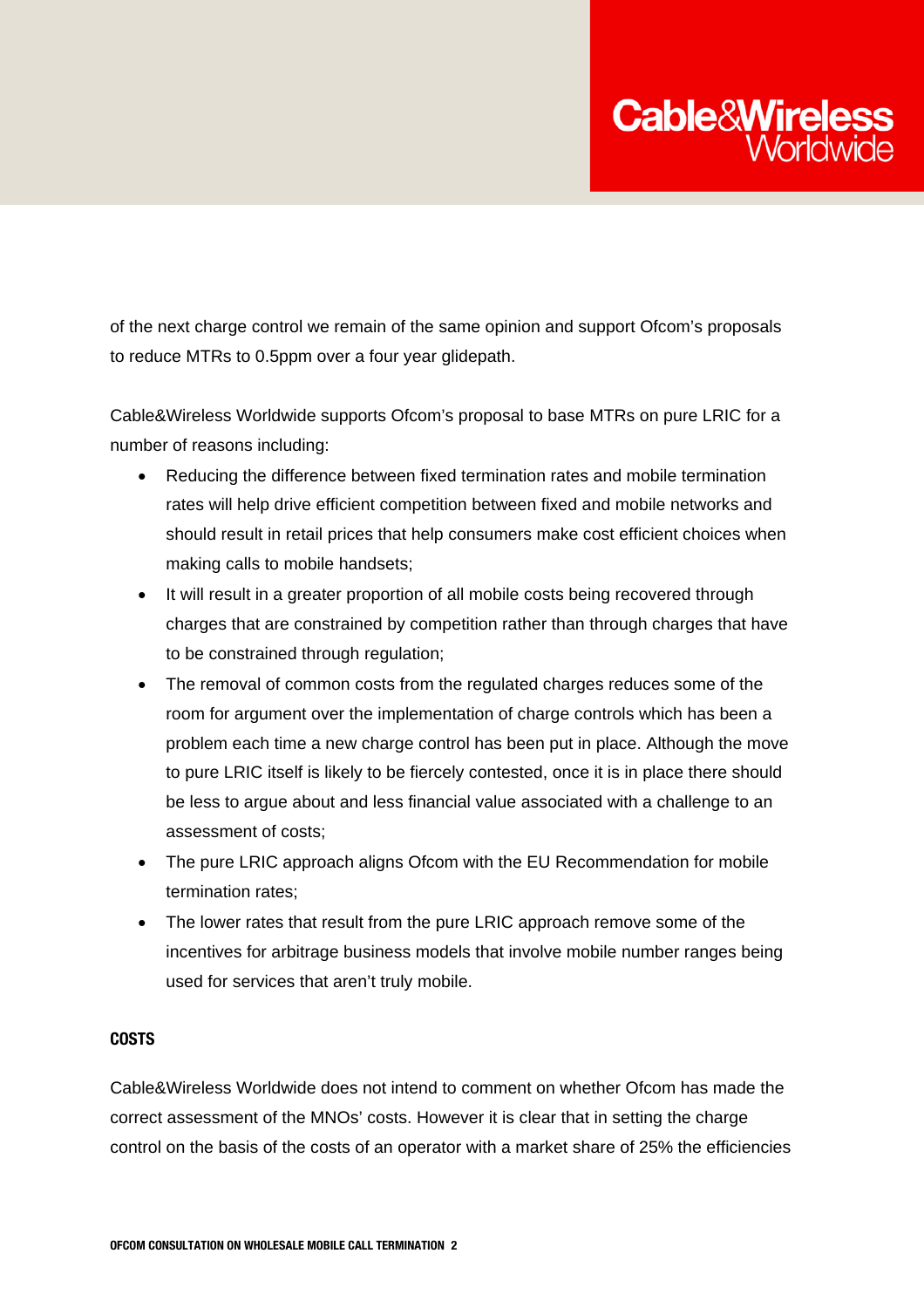

that such an operator can enjoy will be significantly higher than those that can be achieved by a new market entrant. As such it is highly likely that the cost base of a new market entrant will be higher than that of the 4 MNOs. There is a risk that in setting MTRs on this basis of reciprocity across the market that potential market entrants will find it difficult to justify investment needed in order to actually enter the market. This is particularly the case where the new market entrant does not have either the range of services or the customer base available to it in order to ensure that it can recover its costs .

In setting the level of efficiency at 25% market share Ofcom must ensure that it is not discouraging future investment in the market. While we agree that regulation should not encourage inefficient market entry there is a risk that if the assessment of efficiency is set too high this will make investment difficult and will therefore discourage market entry and innovation.

The EU recommendation sets out that in certain circumstances asymmetry in MTRs may be possible for a period of up to four years where a new service is innovative and where the costs are higher in the initial period of market entry. To date in resolving disputes regarding the MTRs of new market entrants Ofcom has taken a sufficiently long term view of new entrants' costs so as to conclude that they have not been above current regulated MTRs but as the regulated MTRs fall it is more likely that new entrants costs will exceed the regulated rates of the established MNOs. Going forward the challenge on new market entrants will be even greater and Ofcom must be prepared where necessary to allow a period of asymmetry in rates where this is appropriate. Failure to do so will clearly deter investment.

## THE GLIDE PATH

Cable&Wireless Worldwide supports Ofcom's proposed use of a glidepath to move regulated rates from their position today to the pure LRIC based target in 2014/15.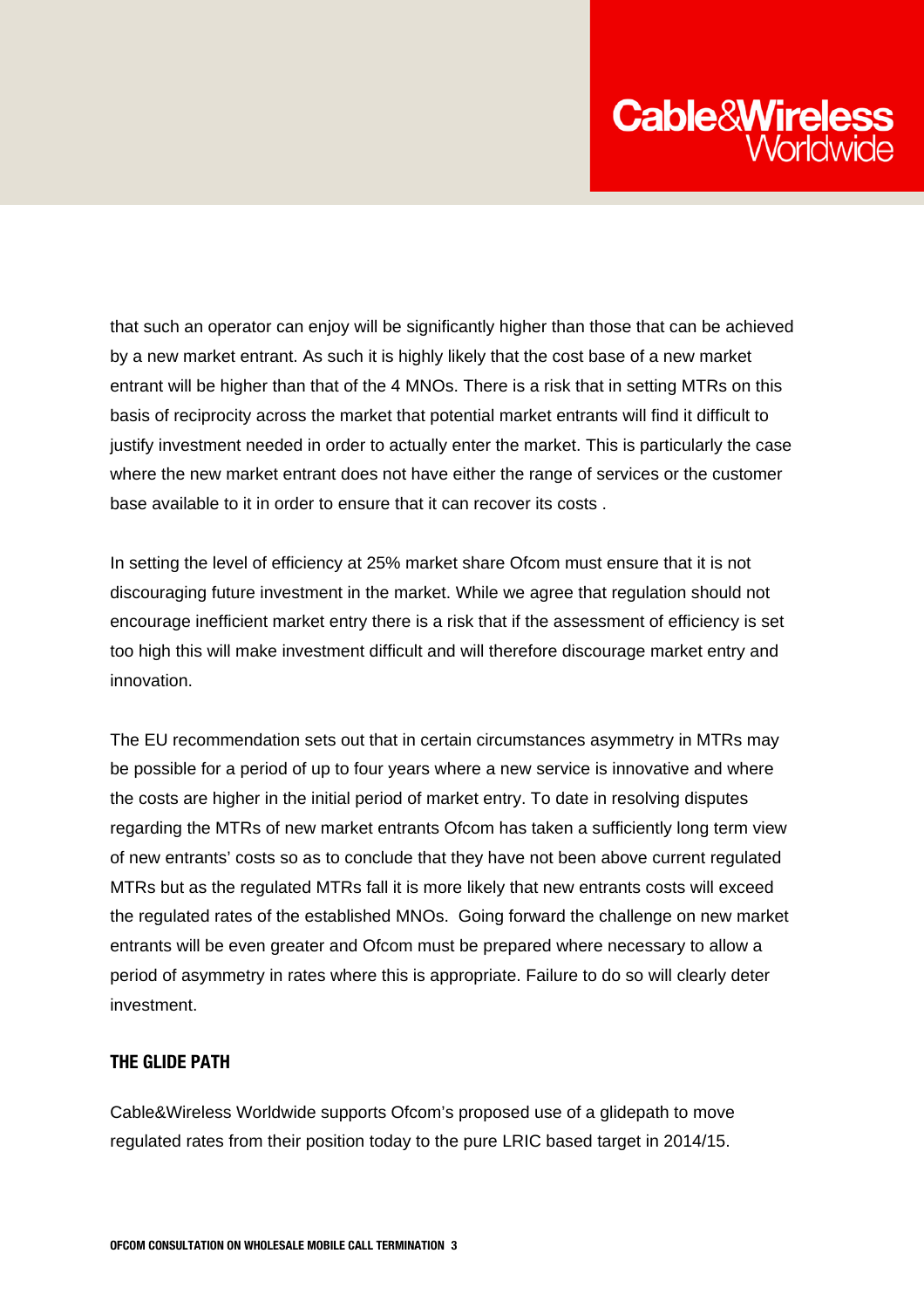

Glidepaths are a tried and tested method for controlling charges in wholesale markets where regulation is required as they ensure the regulated entity retains the incentives to improve efficiency and beat the targets set by regulation. Particularly with changes of the magnitude proposed by Ofcom in this case, it is important that not only the regulated entity by other impacted entites get time to adjust to the changes being made.

As both a major fixed operator and an FMC operator Cable&Wireless Worldwide is itself significantly impacted by the changes and those impacts are a mixture of both positive and negative effects. Specifically in terms of our relatively new FMC proposition the investment case was made on the assumptions of MTRs that were materially higher than those now proposed and therefore that case will be altered. It is important that we have time to react to changes in termination rates and the glidepath approach achieves that.

Ofcom considers whether to depart from its normal glidepath that provides a constant annual percentage reduction in each year and instead require a constant absolute change each year. While either approach provides the benefits that we seek to achieve from the glidepath we see no reason to depart from the normal approach in this case. The two factors that set this charge control out from others that Ofcom has put in place are the switch from LRIC+ to pure LRIC and the extent of the reduction required over the period but neither justifies a change to the normal approach. In particular the EU recommendation requires the adoption of pure LRIC in the first year of the proposed charge control rather than the end and the there is no suggestion from Ofcom's cost modelling that the shape of the glidepath pushes MTRs below cost and any point during the control.

### FLIP FLOPPING

We are pleased that Ofcom has decided to address the practice of "flip flopping" whereby the MNOs make frequent rate changes in order to benefit from months with five weekends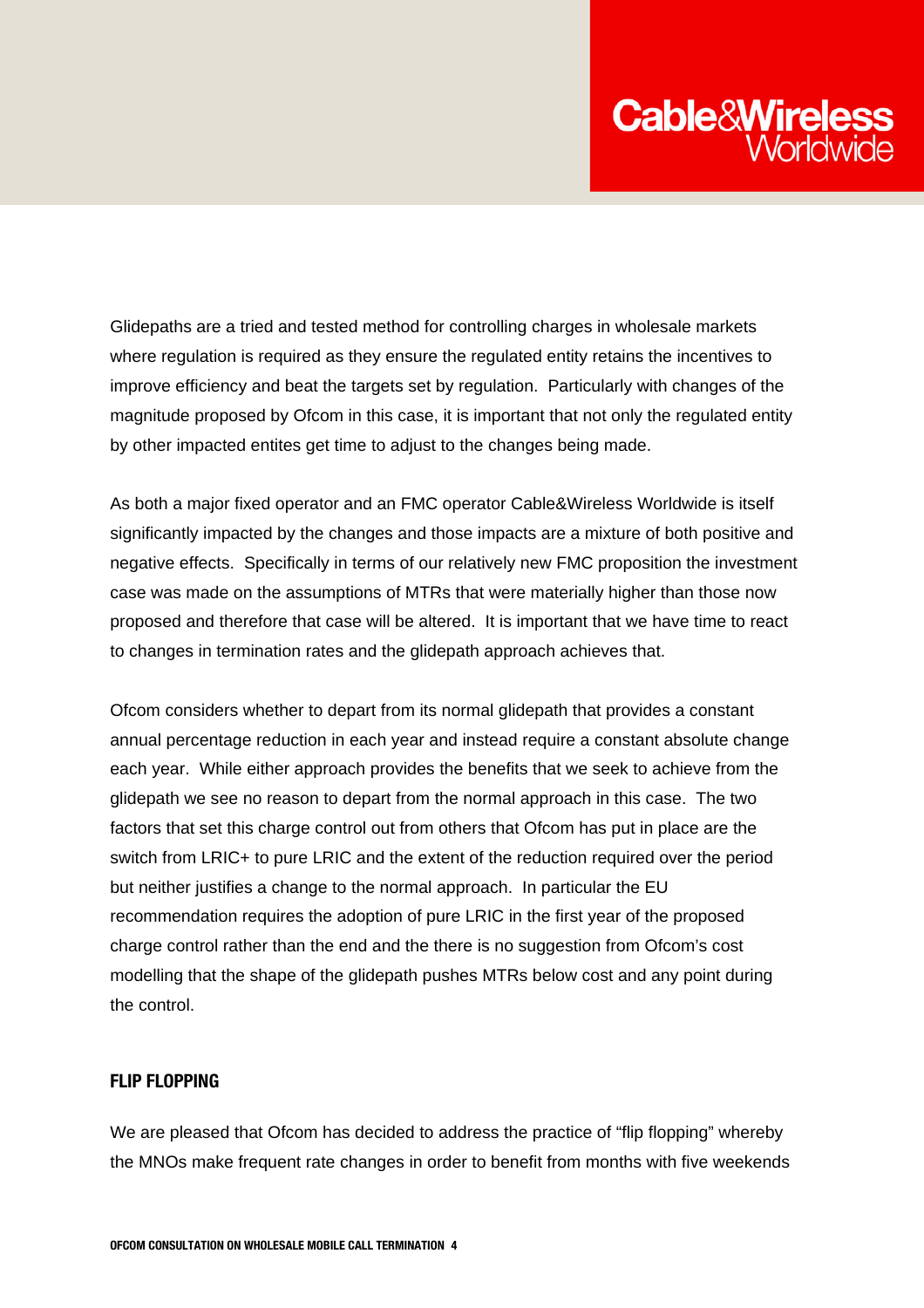

compared to the corresponding month of the previous year of the charge control that had four weekends. In our response to Ofcom's first market review consultation in 2009, C&W Worldwide set out its view that not only does the frequency of rate changes make it difficult to measure the MNO's compliance with the charge control but is also places an administrative burden on operators to keep changing prices.

Ofcom has set out four possible approaches to flip flopping and has expressed a preference for option 2 whereby the frequency in rate charges is limited to once a quarter and the extent of the rate change is limited to a 20% increase. We agree that option 2 represents an improvement in the current situation and would be happy to see that option put in place.

#### SMP DESIGNATION

We do not object in principle to Ofcom's market definition or to necessarily being designated as having SMP as the impact on us is not dissimilar to what we face today. Following the determination of a dispute by Ofcom between C&W Worldwide and T-Mobile over C&W Worldwide's MTRs for its Fixed Mobile Converged service, we have charged the same termination rates as the MNOs. This situation will clearly remain unaltered by the SMP designation. However despite charging the same MTRs as the mobile operators we have had considerable difficulty with some MNOs excluding calls to our number ranges from their bundles of inclusive minutes – this has been bad for the perspective of customer perception of our service and bad for the consumer as it is has been charged more to call our service than when calling other mobile numbers. It is unclear whether placing SMP designations on all mobile number range holders will prevent this practice and Ofcom should be prepared to take action if it does not.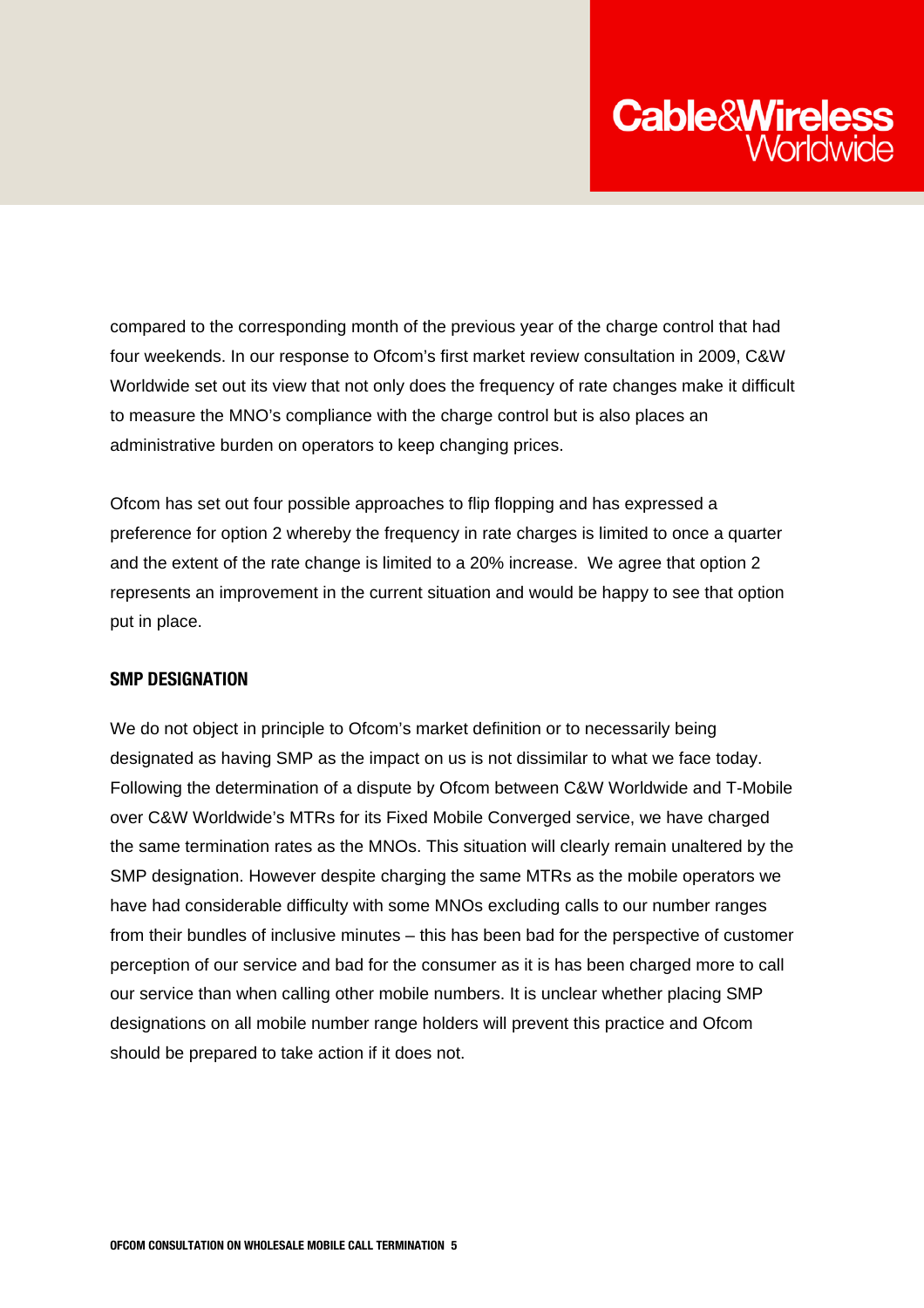

#### **RECIPROCITY**

As set out above we don't object in principle to being designated as having SMP however we are concerned that Ofcom's approach to future charge control for MTRs fails to recognise that there are different cost models underlying services than just those of the 4 MNOs. Placing obligations to provide services on fair and reasonable terms is aimed at ensuring reciprocity in rates across the market, however for new market entrant this assumes that the cost model underlying its business must be the same or largely similar to that of the established MNOs. We don't believe this is the case as new market entrants face higher costs at the start of market launch which under the proposed charge control they will struggle to recoup.

It is unclear whether in placing SMP obligations on all operators to provide service on fair and reasonable terms, whether this will also mean that new market entrants will be forced to copy the time of day charges and frequency of rate changes that will apply to the MNOs. We think clarity is required around these issues.

### **NOTIFICATION**

In the consultation document Ofcom sets out its proposal that rate changes will be notified to Ofcom 5 working days prior to notification to the market. Cable&Wireless Worldwide is unclear whether this applies just to the 4 MNOs or whether it will apply to all mobile number range holders who are designated as having SMP. In the latter case it is unclear what the benefit of notification to Ofcom would be given that the MTRs of this group of operators are not directly regulated. Moreover. it is unclear what action Ofcom would take if it is dissatisfied with the rate changes proposed by the operator. We believe clarity is required on this issue.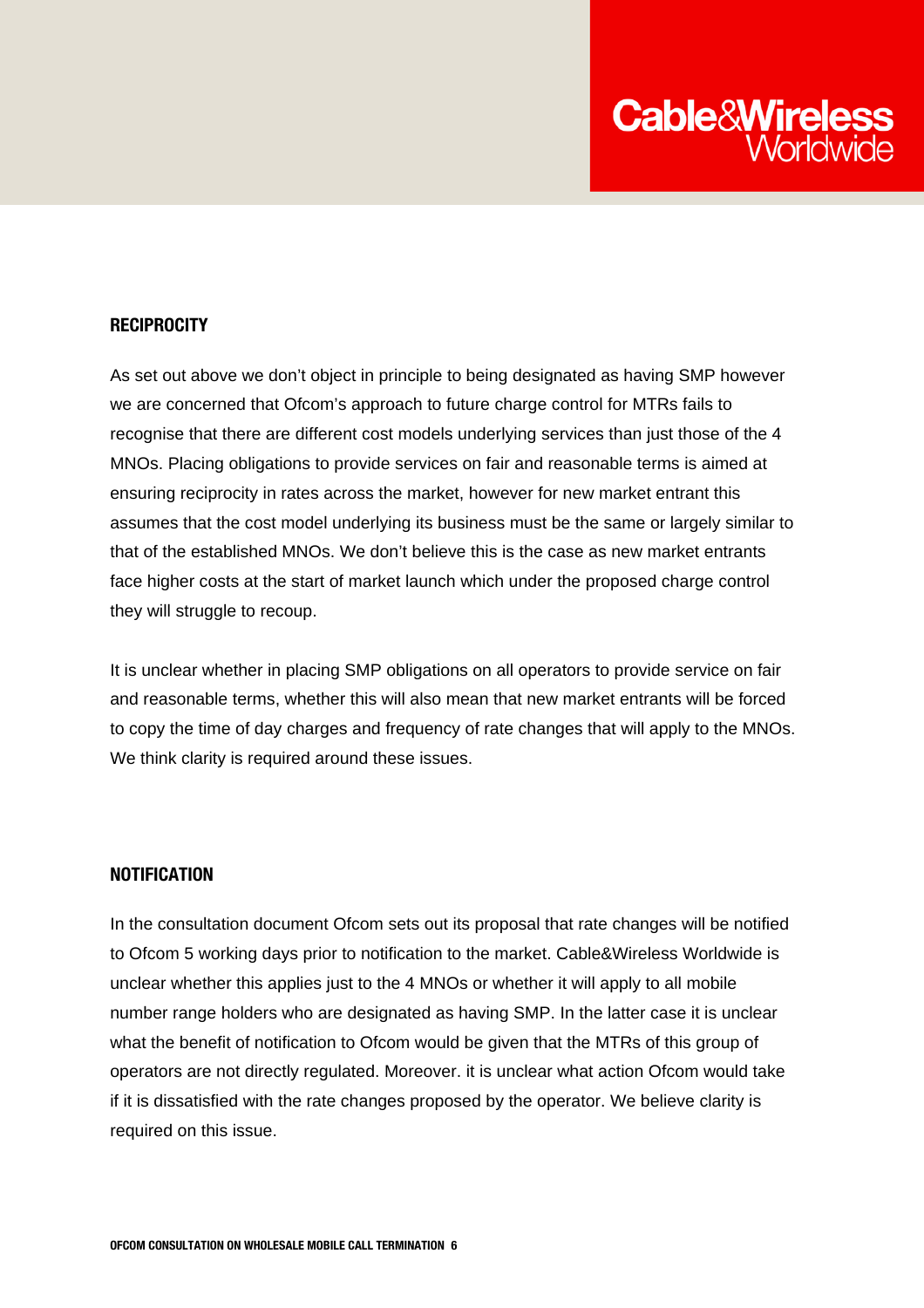

### **CONCLUSION**

We are supportive of Ofcom's conclusions that it should continue to regulate MTRs and that these rates should be reduced. MTRs are currently too high and result in an imbalance in competition between the fixed and the mobile industries. In particular we support Ofcom's proposals to:

- Change the basis for setting regulated MTRs to one based upon pure LRIC cost rather than the LRIC+ method used in previous charge controls;
- Reduce the level of the charges to Ofcom's current view of pure LRIC cost over a 4 year period through the use of an RPI-X glidepath;
- Put in place measures that will prevent the practice known as "flip flopping"